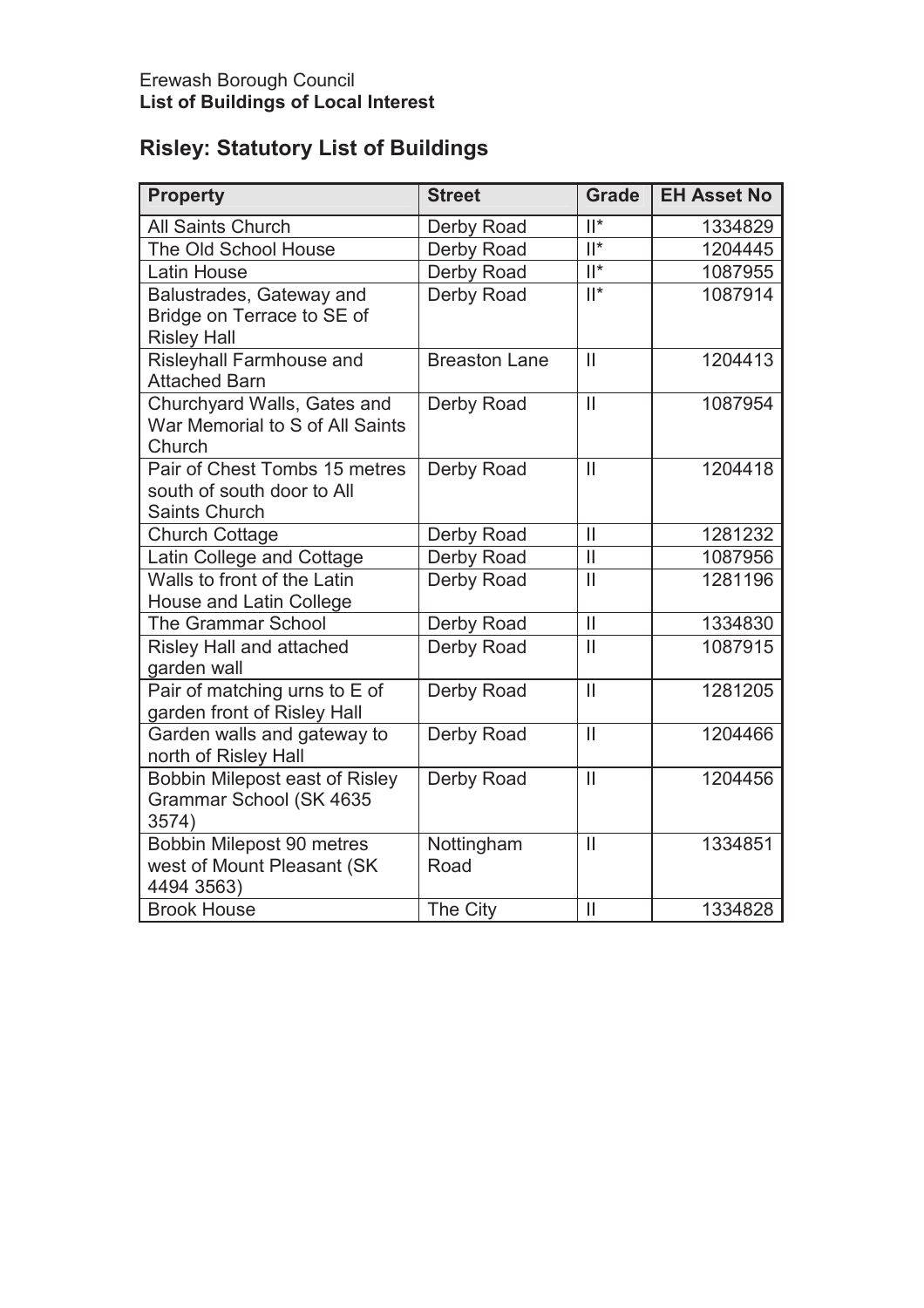#### Erewash Borough Council **List of Buildings of Local Interest**

| Property | <b>Risley Lodge Farmhouse</b> |
|----------|-------------------------------|
|          |                               |

| Number        |                   | Easting        | 445443        |
|---------------|-------------------|----------------|---------------|
| <b>Street</b> | <b>Derby Road</b> | Northing       | 336806        |
| Township      |                   | Our Ref        | <b>LL/589</b> |
| Parish        | <b>Risley</b>     | <b>DCC Ref</b> |               |

| Easting        | 445443        |
|----------------|---------------|
| Northing       | 336806        |
| Our Ref        | <b>LL/589</b> |
| <b>DCC Ref</b> |               |

| Thesaurus Type |                  | Date              |      |
|----------------|------------------|-------------------|------|
| <b>Broad</b>   | <b>Domestic</b>  | Date range begins | 1700 |
| <b>Narrow</b>  | <b>Farmhouse</b> | Date range ends   | 1835 |

| Date              |      |
|-------------------|------|
| Date range begins | 1700 |
| Date range ends   | 1835 |

### **Description**

A farmhouse and attached outbuilding, built before 1835. The farmhouse is built of handmade brick, faced in render. It has dentillated eaves beneath a gabled concrete pantile roof. The two storey front elevation has a central entrance door flanked by elongated window openings; these contain aluminium windows. An outbuilding, attached to the rear wing of the farmhouse, is built of handmade brick. The other farm buildings are of no special interest.

The farmstead is named on Sanderson's Map of 1835. Buildings that predate the reign of Queen Victoria are considered to have qualities of age that justify their inclusion on the Local List. The building is unlikely to date to before c.1700 (the "brick threshold").

| <u>ັ</u><br>- 11 |  |  |
|------------------|--|--|
|                  |  |  |
|                  |  |  |
|                  |  |  |
|                  |  |  |
|                  |  |  |
|                  |  |  |
|                  |  |  |
|                  |  |  |
|                  |  |  |
|                  |  |  |
|                  |  |  |
|                  |  |  |
|                  |  |  |
|                  |  |  |
|                  |  |  |
|                  |  |  |
|                  |  |  |
|                  |  |  |
|                  |  |  |
|                  |  |  |
|                  |  |  |
|                  |  |  |
|                  |  |  |
|                  |  |  |
|                  |  |  |